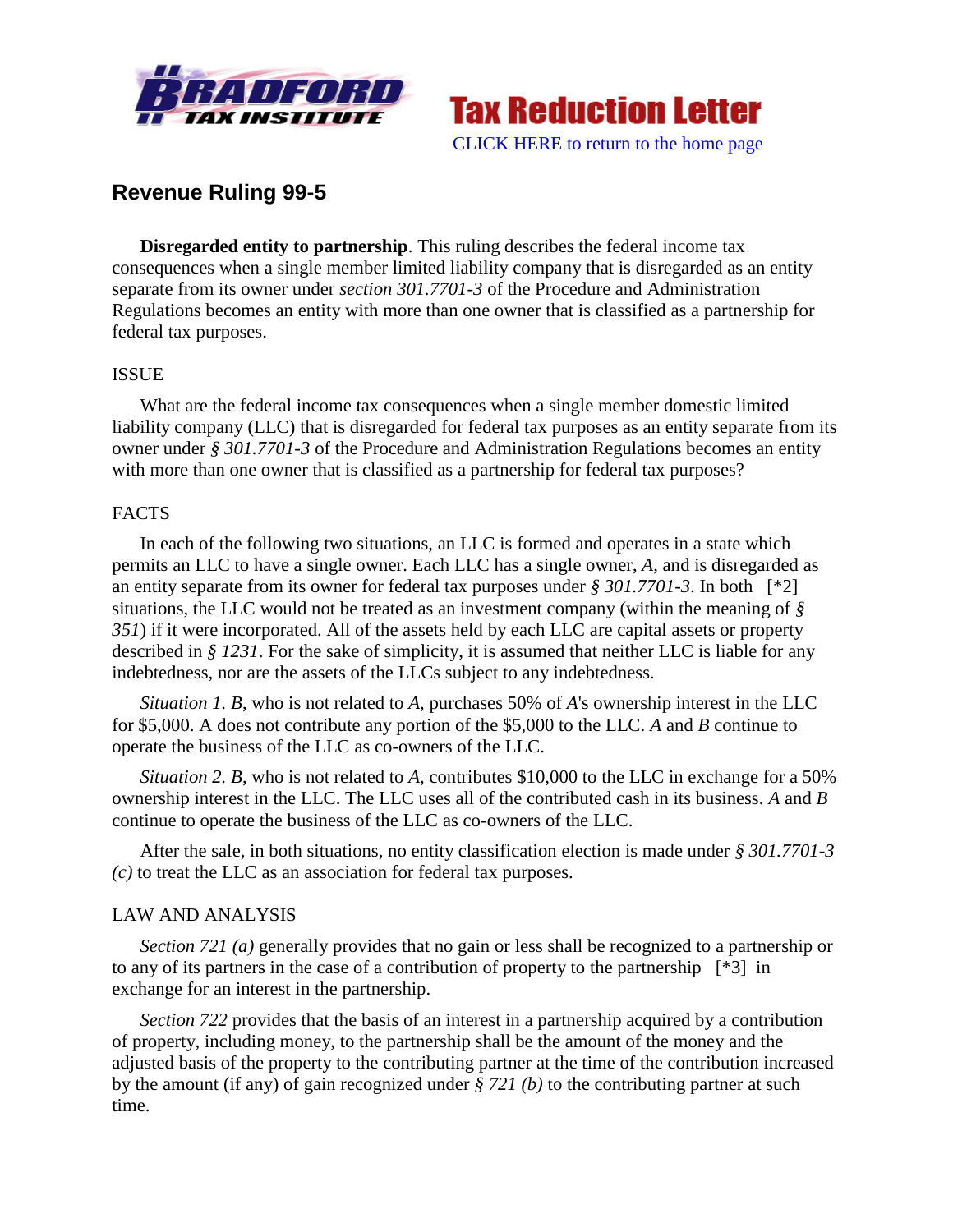*Section 723* provides that the basis of property contributed to a partnership by a partner shall be the adjusted basis of the property to the contributing partner at the time of the contribution increased by the amount (if any) of gain recognized under *§ 721 (b)* to the contributing partner at such time.

*Section 1001 (a)* provides that the gain or loss from the sale or other disposition of property shall be the difference between the amount realized therefrom and the adjusted basis provided in *§ 1011*.

*Section 1223 (1)* [\*4] provides that, in determining the holding period of a taxpayer who receives property in an exchange, there shall be included the period for which the taxpayer held the property exchanged if the property has the same basis in whole or in part in the taxpayer's hands as the property exchanged, and the property exchanged at the time of the exchange was a capital asset or property described in *§ 1231*.

*Section 1223 (2)* provides that, regardless of how a property is acquired, in determining the holding period of a taxpayer who holds the property, there shall be included the period for which such property was held by any other person if the property has the same basis in whole or in part in the taxpayer's hands as it would have in the hands of such other person.

#### HOLDING(S)

*Situation 1*. In this situation, the LLC, which, for federal tax purposes, in disregarded as an entity separate from its owner, is converted to a partnership when the new member, *B*, purchases an interest in the disregarded entity from the owner, *A. B*'s purchase of 50% of A's ownership interest in the LLC is treated as the purchase of a 50% interest in each of the LLC's assets, which are treated as held directly by A for federal [\*5] tax purposes. Immediately thereafter, A and *B* are treated as contributing their respective interests in those assets to a partnership in exchange for ownership interests in the partnership.

Under *§ 1001*, A recognizes gain or loss from the deemed sale of the 50% interest in each asset of the LLC to *B*.

Under *§ 721 (a)*, no gain or loss is recognized by A or B as a result of the conversion of the disregarded entity to a partnership.

Under *§ 722*, B's basis in the partnership interest is equal to \$5,000, the amount paid by B to A for the assets which *B* is deemed to contribute to the newly-created partnership. A's basis in the partnership interest is equal to A's basis in *A*'s 50% share of the assets of the LLC.

Under *§ 723*, the basis of the property treated as contributed to the partnership by *A* and B is the adjusted basis of that property in A's and *B*'s hands immediately after the deemed sale.

Under *§ 1223 (1)*, A's holding period for the partnership interest received includes A's holding period in the capital assets and property described in *§ 1231* held by the LLC when it converted from an entity that was disregarded as an entity separate from A to a partnership. B's holding period for the partnership [\*6] interest begins on the day following the date of B's purchase of the LLC interest from A. See *Rev. Rul. 66-7, 1966-1 C.B. 188*, which provides that the holding period of a purchased asset is computed by excluding the date on which the asset is acquired. Under *§ 1223 (2)*, the partnership's holding period for the assets deemed transferred to it includes A's and B's holding periods for such assets.

*Situation 2*. In this situation, the LLC is converted from an entity that is disregarded as an entity separate from its owner to a partnership when a new member, *B*, contributes cash to the LLC. B's contribution is treated as a contribution to a partnership in exchange for an ownership